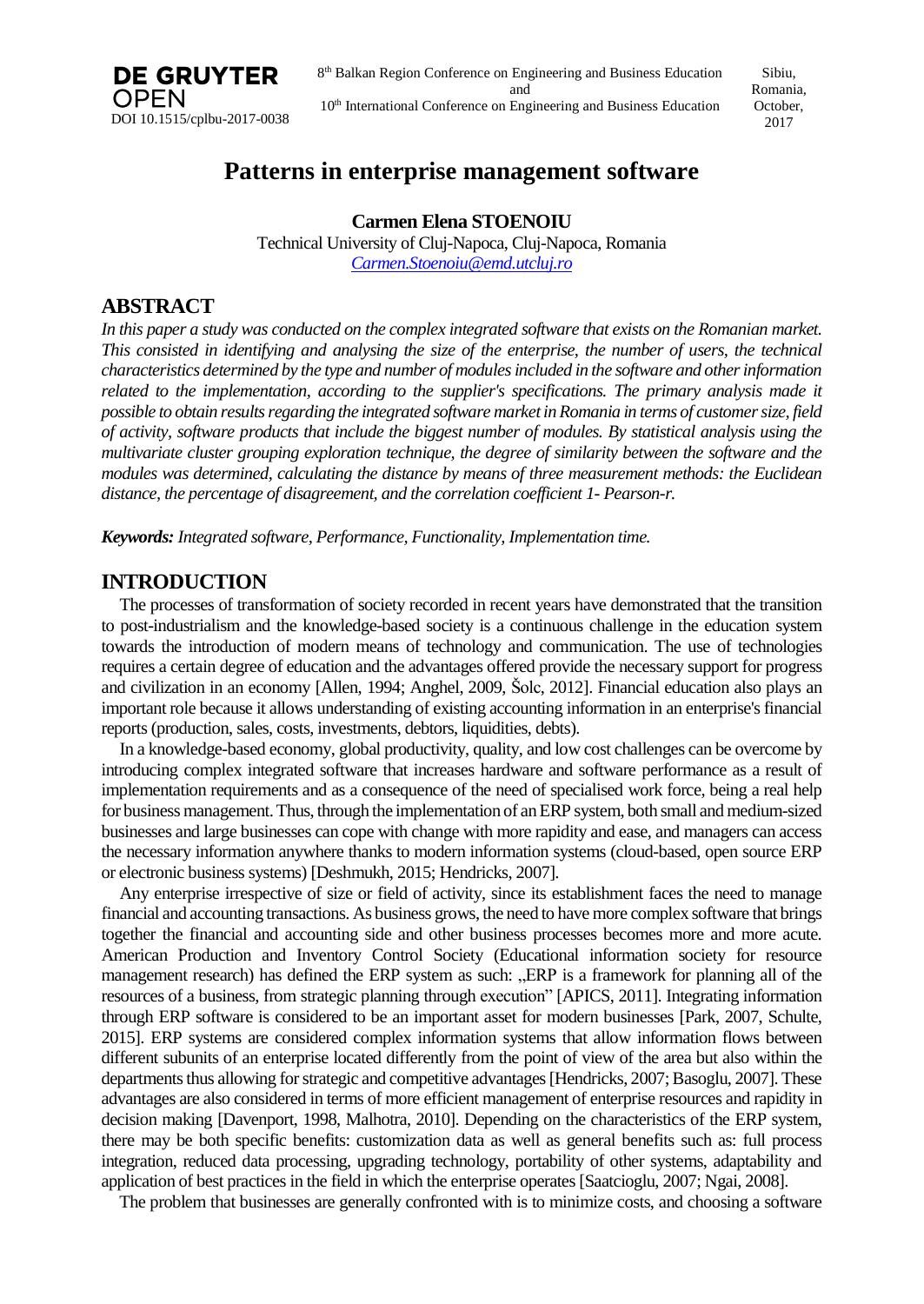to streamline administrative processes involves several aspects, both technical and economic. With the growth of the enterprise, this problem becomes more and more acute and lately it has been noticed that more and more companies opt for integrated software's that allow both the financial accounting and the part of production, purchasing and selling. According to a survey by Eurostat in 2015, there were 22% of companies adopting ERP technologies in Romania, compared to 19% reported in 2010 and compared to 56% of existing enterprises in Germany or compared to 50% of existing enterprises in Belgium. The average value of enterprises adopting ERP technologies at the levels of the 28 countries surveyed in Europe amounts to 36% in 2015, compared to 21% in 2010, and of these, the size of the enterprise is 30% of small enterprises, 60% of medium enterprises and 80% of large enterprises[http://ec.europa.eu/eurostat].

The decision to adopt and implement a business ERP solution has been widely debated by many specialists who have taken into account numerous individual factors, underlying this decision [Leem, 2004; Hwang, 2005, Malhotra, 2010]. The overall performance of a company is considered to be improved by an ERP system and by how accounting information can be obtained, taking into account several features that it considers (compatibility, complexity, efficiency, best practices, training And competitive pressure), and this can be visible after many years of ERP usage [Nicolaou, 2006; Davenport, 1998]. Specialists from the wellknown Gartner group address the issue of the need to implement integrated software, when a company wants to be successful, with interconnected modules, defining enterprise resource planning (ERP): "ERP is no longer a "thing". Postmodern ERP is a technology strategy that automates and links administrative and operational business capabilitiesincreasingly delivered as cloud or SaaS solutions, with appropriate levels of integration balancing the benefits of vendor-delivered integration against business flexibility and agility" [Montgomery, 2017].

An essential feature for gaining future benefits as a result of implementing an integrated ERP system is considered to be the degree of adaptation and involvement of management, which must realize that besides a sizeable investment, there are also a number of changes and major challenges implied [Gosain, 2004; Nwankpa, 2015]. Several researchers state that the benefits of an ERP system depend on how companies exploit data and process integration capabilities after the deployment phase [Häkkinen, 2008; Ruivo, 2012]. Among the advantages offered by the implementation we can mention: the existence of integrated modules that allow the rapid transfer of data, reduce the operational costs (the information is operated once and it is accessible to any module), saving time and resources, the existence of a unique database, decisions being based on current, consistent and easily available information, by computerization of order picking, acquisitions, inventory management, warehouse management, logistics, eliminating potential human errors due to manual processing that sometimes lead to delays in honouring requests or delivery of non-ordered goods [Rashid, 2002]. Thus, studies show that there are also firms in which they have proved to be a failure due to non-use or partial use, due to problems of internal organization or inability to assimilate new knowledge [Gattiker, 2005; Hwang, 2005]. Among the benefits found in an ERP system from the Supply-chain Management (SCM) perspective, we can list: access to specialized professional information, that the consultants of the supplying company that designed the product provide, the avoidance of personal decisions, that may sometimes be erroneous; using tested software that works in other companies, supporting decisionmaking by providing analysis and reporting tools needed to monitor a business [Chang, 2008]. Several studies have demonstrated the existence of a dependency between the number of modules developed by the software application and the subsequent operational performance that it can provide [Madapusi, 2012]. So many specialists say that when software applications have more than 8 modules their efficiency decreases [Gattiker, 2005; Mabert, 2001]. Other studies have shown that organizational features and organizational support have had a positive impact on usability and utility perceived by users [Lee, 2010; Ngai, 2007]. Since planning a business is a complex process, studies have shown that the complexity of the ERP system can have a negative impact on users, considering to ease of use and perceived usefulness, but the compatibility with the technical operating systems and practicesis positive. [McAfee, 2002].

The purpose of this study was to identify and analyse the integrated software on the Romanian market in terms of functionality, number of users, market segment served and other useful information related to implementation. Subsequently, a statistical analysis was carried out to determine the differences orsimilarities that might exist between the software provided by different manufacturers on the one hand and the modules included on the other.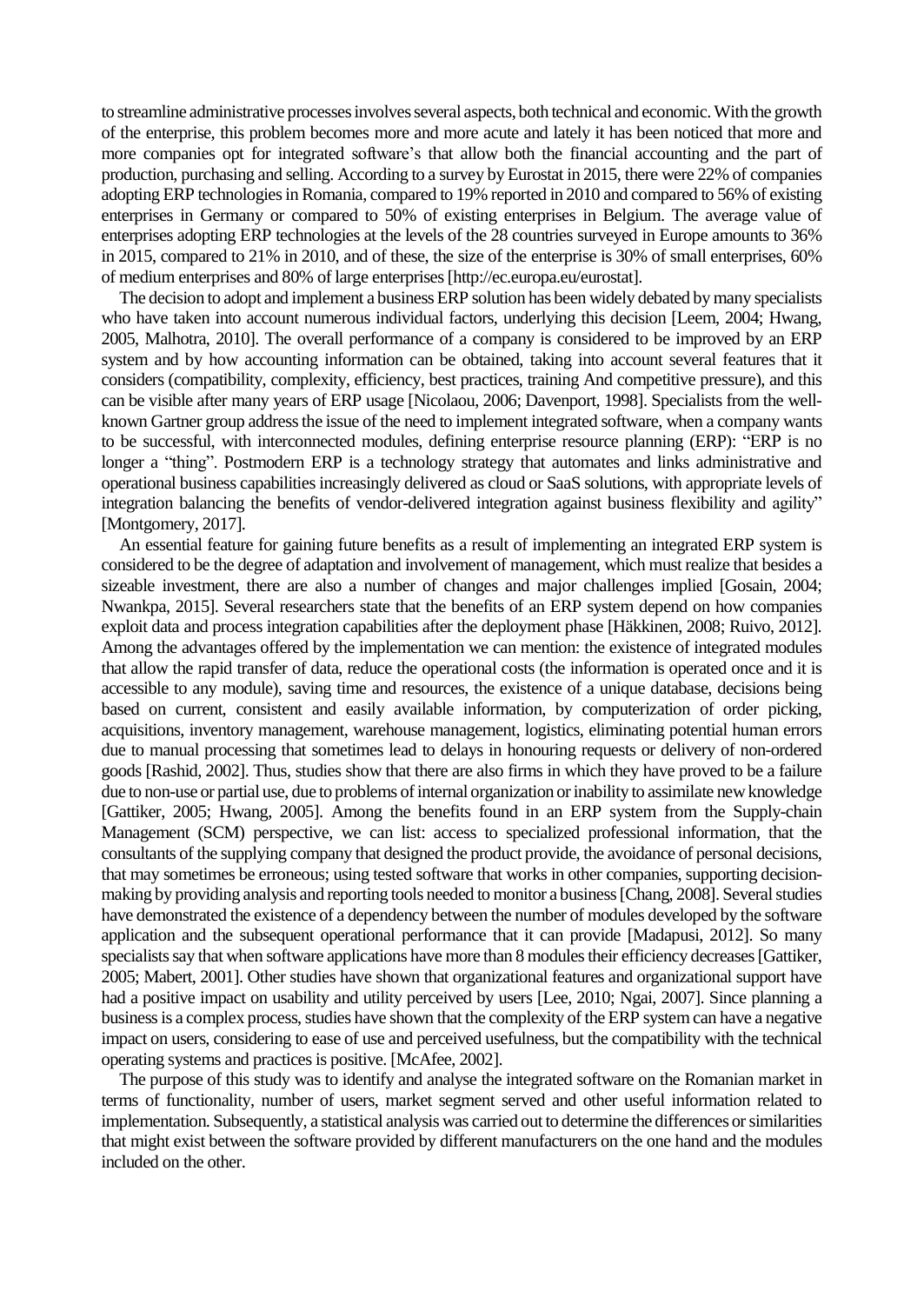#### **MATERIAL AND METHOD**

This study is based on the identification of integrated software products, using several ERP modules available on the Romanian market for small, medium and large enterprises. An analysis and data processing was carried out based on the information available on the ERP community website (http://www.comunitateaerp.ro, accessed on 03.03.2017) where you can find selected software suppliers in Romania and information about the software products available.

| Table 1. East of software applications on the market in Koma |                           |          |                                |      |                       |
|--------------------------------------------------------------|---------------------------|----------|--------------------------------|------|-----------------------|
| Code                                                         | Soft name                 | Code     | Soft name                      | Code | Soft name             |
| A                                                            | <b>ASiS ERP</b>           | М        | Microsoft Dynamics AX          | AA   | <b>SAP ERP</b>        |
| B                                                            | <b>ASKI SFA</b>           | N        | <b>Microsoft Dynamics CRM</b>  | AB   | <b>SENIOR ERP</b>     |
| C                                                            | bcManager                 | $\Omega$ | Microsoft Dynamics NAV         | AC   | <b>SeniorCRM</b>      |
|                                                              | Professional              |          |                                |      |                       |
| D                                                            | <b>B-ORG ERP</b>          | P        | Mobile Reporting               | AD   | <b>SIVECO</b>         |
|                                                              |                           |          |                                |      | Applications 2011     |
| E                                                            | Charisma Enterprise       | R        | <b>NEOMANAGER</b>              | AE   | SoftData              |
| $\mathbf F$                                                  | ClassoftSQL               | S        | <b>Oracle E-Business Suite</b> | AF   | <b>WinMENTOR</b>      |
| G                                                            | <b>Entersoft Business</b> | T        | PeopleSoft Enterprise          | AG   | <b>WinMENTOR</b>      |
|                                                              | Suite                     |          |                                |      | Enterprise            |
| H                                                            | <b>Entersoft Business</b> | U        | Pharmec                        | AH   | WizPro                |
|                                                              | Suite ERP                 |          |                                |      |                       |
| T                                                            | eParc Auto                | v        | Pluriva ERP                    | AI   | WizSalary             |
| T                                                            | <b>EPICOR ERP</b>         | X        | Primavera                      | AJ   | WizTime               |
| K                                                            | <b>HERMES SFA</b>         | Y        | <b>QlikVieW</b>                | АK   | <b>XPERT®business</b> |
| L                                                            | HostWare winSPA           | Z        | Roadnet                        |      |                       |

Table 1 presents the soft products taken into study.

**Table 1. List of software applications on the market in Romania**

The integrated software products analysed in the study include the following modules that define functionality: BI (Business Intelligence), ERP (Enterprise Resource Planning), CRM (Customer Relationship Management), SCM (Supply-chain management), TMS (Treasury Management System), HR/Sal (Human resources/Salary), SPP (Spare parts planning), BPM (Business Process Management), PPC (Production Planning and Control), SFA (Sales Force Automation), WMS (Warehouse Management System), FI/CO (Financial Accounting and Controlling), PSA (Professional services automation), PM (Plant Maintenance), DMS (Document Management System), e-B (Electronic business), e-H (Electronic health), e-C (Electronic customs), e-A (Electronic agriculture). The functionality feature, defined by the modules embedded in the software, provides useful information on existing solutions that can be exploited or developed by manufacturers (expertise, consultants, and specialists) and are useful for future clients. Any further personalization can be built on a software that already exists, has been tested and even works in a variety of businesses.

The chosen market segment is a representative one, allowing access to existing customers in different branches of the economy: production, commerce, services or transport. In the product implementation information, three variables were studied: the duration of implementation, the duration of the user training required and the average life of the product. These three durations were taken into consideration as follows: implementation time - the feature that includes information about: installation, data transfer, customizations or improvements according to customer requirements; the necessary duration of user training (information transfer, specialized assistance etc); average product lifetime - information about the time the software maker will maintain the software in a state of functionality, by providing a number of customer service (maintenance, data updates / reports, product development, training, technical support, etc.).

Subsequently, a statistical analysis was carried out using cluster-based multivariate exploration technique, using Statsoft's Statistica 8. For this, cluster analysis was chosen by means of the unique link (closest neighbour), thus calculating the distance between two clusters as well as the distance between two objects (closest neighbours)fromdifferent clusters. According to the hierarchical agglomerative algorithm, in the first step the distance between the items was calculated, in the second step the item pair was selected which is the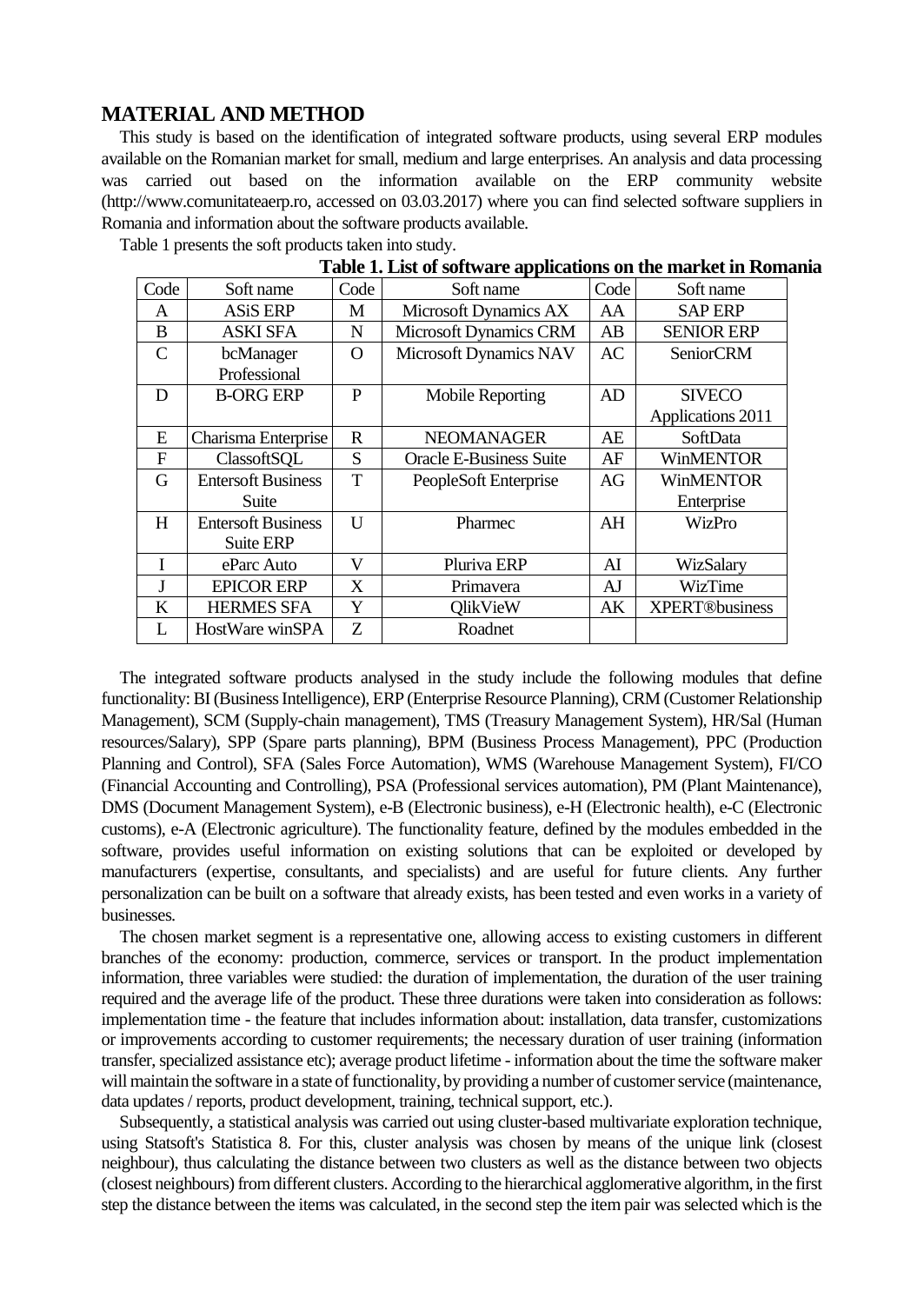closest and their union was made in a class, in the third step the distance from the other classes of items was recalculated, and then resumed step two until finally one clusteris obtained. Afterlinking two identified items because ofthe problemofrecalculating the distances between the newcluster and the others, the single linking method was used. Three methods of distance measurement were used to find the distance between items: Euclidean distance (Eq. (1)), disagreement percentage (Eq. (2)), and 1-Pearson-r correlation coefficient (Eq. (3)).

distance (x,y) = {
$$
\Sigma_i
$$
 (x<sub>i</sub> - y<sub>i</sub>)<sup>2</sup> } $\frac{1}{2}$  (1)  
r<sub>12</sub> =  $\Sigma$ (Y<sub>i1</sub> - Y-bar<sub>1</sub>) x (Y<sub>i2</sub> - Y-bar<sub>2</sub>) / [ $\Sigma$ (Y<sub>i1</sub> - Y-bar<sub>1</sub>)<sup>2</sup> x  $\Sigma$ (Y<sub>i2</sub> - Y-bar<sub>2</sub>)<sup>2</sup>]<sup>1/2</sup> (2)

distance  $(x,y) = (Number of x<sub>i</sub> \neq y<sub>i</sub>)/i$  (3)

### **RESULTS AND DISCUSSIONS**

Analysing the integrated software products on the Romanian market according to the size of the company and the number of possible users, the distribution shown in Figure 1 was obtained.



**Figure 1: Distribution of software products by enterprise size and number of users.**

Figure 1 shows that most software companies are targeting small business clients(21%) with a number of users up to 50 or between 51-100, to medium-sized business customers who have a number of more than 500 users  $(33%)$ , followed by customers with up to 50 or between  $51-100(21%)$ , or large business customers with the possibility of accessing over 500 users (38%), followed by clients with users ranging between 200-500 (19%).

On the Romanian market, there are software's that include one or more integrated modules having the possibility to transfer information from each other. Figure 2 shows that the most developed modules that are contained in the existing software products are: ERP (23 software out of 35 total), HR-Sal (15), FI / CO (13), WMS (12) And SCM (11), SFA (10) and CRM and PPC (9).



**Figure 2: Distribution of existing modulesin software.**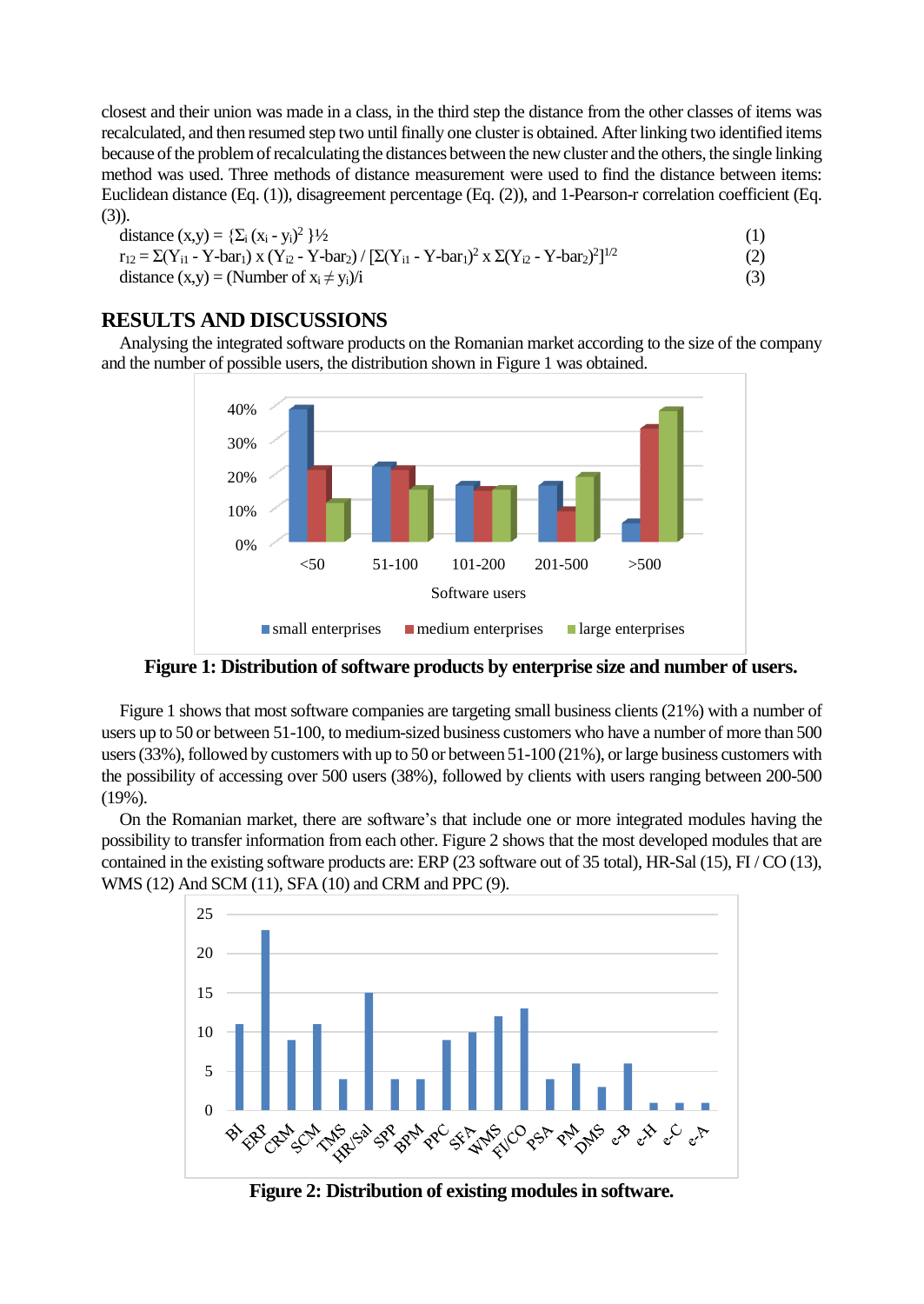Figure 3 shows the distribution of soft products according to the number of modules developed. From the analysis of Figure 3, most of the modules are incorporated into the software by: AD (SIVECO Applications 2011-19), followed by J (EPICOR ERP - 16), H (Entersoft Business Suite - 15), A (ASiS ERP - 11) and D (B- ORG ERP - 8). The first 5 software's that are characterized by the largest number of built-in modules (extended functionality on multiple activities) are: (AD) with the modules: BI, ERP, CRM, SCM, TMS, HR / PPC, SFA, WMS, FI / CO, PSA, PM, DMS, e-B, e-H, e-C, e-A; (J) with all less modules: e-H, e-C, e-A; (G) with all the less: HR / Sal, e-H, e-C, e-A; (A) with all the less: FI / CO, PSA, PM, DMS, e-B, e-H, e-C, e-A, and (D), however: BI, ERP, SCM, HR / Sal, PPC, WMS, FI / CO, e-B.



**Figure 3: Distribution of software by the number of modules developed.**

Analysing the first 5 software products according to the market segment (1-production, 2-commerce, 3 transport, 4-services), the customers have obtained the following: AD is the only software that addresses all market segments, followed by A and D  $(1,2 \text{ and } 4)$ , J  $(1,3)$ , H  $(1,4)$ . The first two products  $(AD, J)$  have the longest implementation time, and this can be explained by the large number of modules and the large amount of information that implementation implies. In the case of the average duration of the user training period, it isfound that the fourth product and the second offer the longest training duration of over 30 days or up to 30 days. After the average life of the product, offered by producers to their customers, AD and D have the highest average life span (over 10 years), followed by J and A (5-10 years) and H (1-2 years) last. The average lifetime shows the period during which the producing company develops the product and maintains it. It was found that the first two products (AD, J) have the longest implementation time, and this can be explained by the large number of modules and the large amount of information that implementation implies. In the case of the average duration of the user training period, it is found that the fourth product ( $>$  30 days) and the second offer the longest training (<30 days). After the average life of the product, offered by the manufacturers to their customers, AD and D have the highest average life span (over 10 years), followed by J and A (5-10 years), and on last place H (1-2 years). The average lifetime shows the period during which the producing company develops the product and maintains it. Figure 4 shows a diagram that includes the Euclidean distance for all types of software on the Romanian market (35), where we see clustering clusters and the values to which clusters have been joined. The analysis of clusters was done by comparing the similarities between groups and analysing the relationships between them. The smallest known Euclidean distance is for example between AF and AG. Other groups of software such as H, J, AD, and A vs. E have the Euclidean distance greater than 2.5, which shows us the difference that exists between the first and second category. From the analysis of Figure 5 it is observed that the best similarity is obtained at a distance of less than 0,1 and the smallest at a distance of over 0,3. According to the obtained result we can say that the modules with the leastsimilarity are BI followed by the ERP.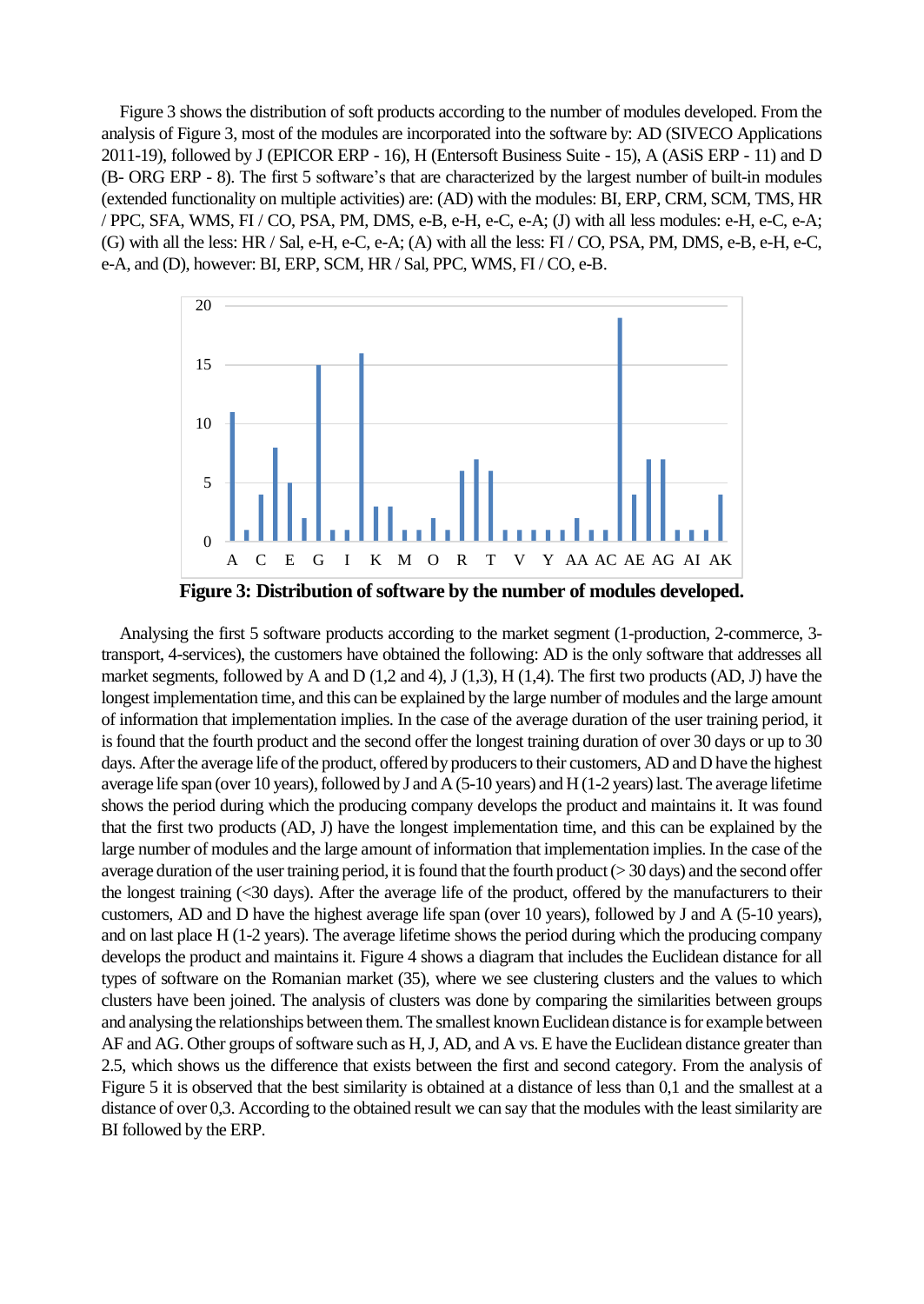

Figure 6 shows that the largest distance is given by the cluster containing all ERP modules and the ERP module, with a distance of about 3,4.



In Figure 7, a diagram was obtained using the Pearson correlation, showing the degree of linear association between two variables taken in the study, normally distributed.

Comparing the results obtained by measuring the distance by the three measuring methods, the Euclidean distance, the 1-Pearson-r correlation coefficient and the disagreement percentage, similar results were obtained confirming the similarity or dissimilarity of some software and modules.

In the study we have obtained useful information regarding the number of usersthat the existing integrated software on the Romanian market allows and it was observed that in the small enterprises, the most applications (39%) can be used for a number of to 50 users, while for medium and large enterprises of over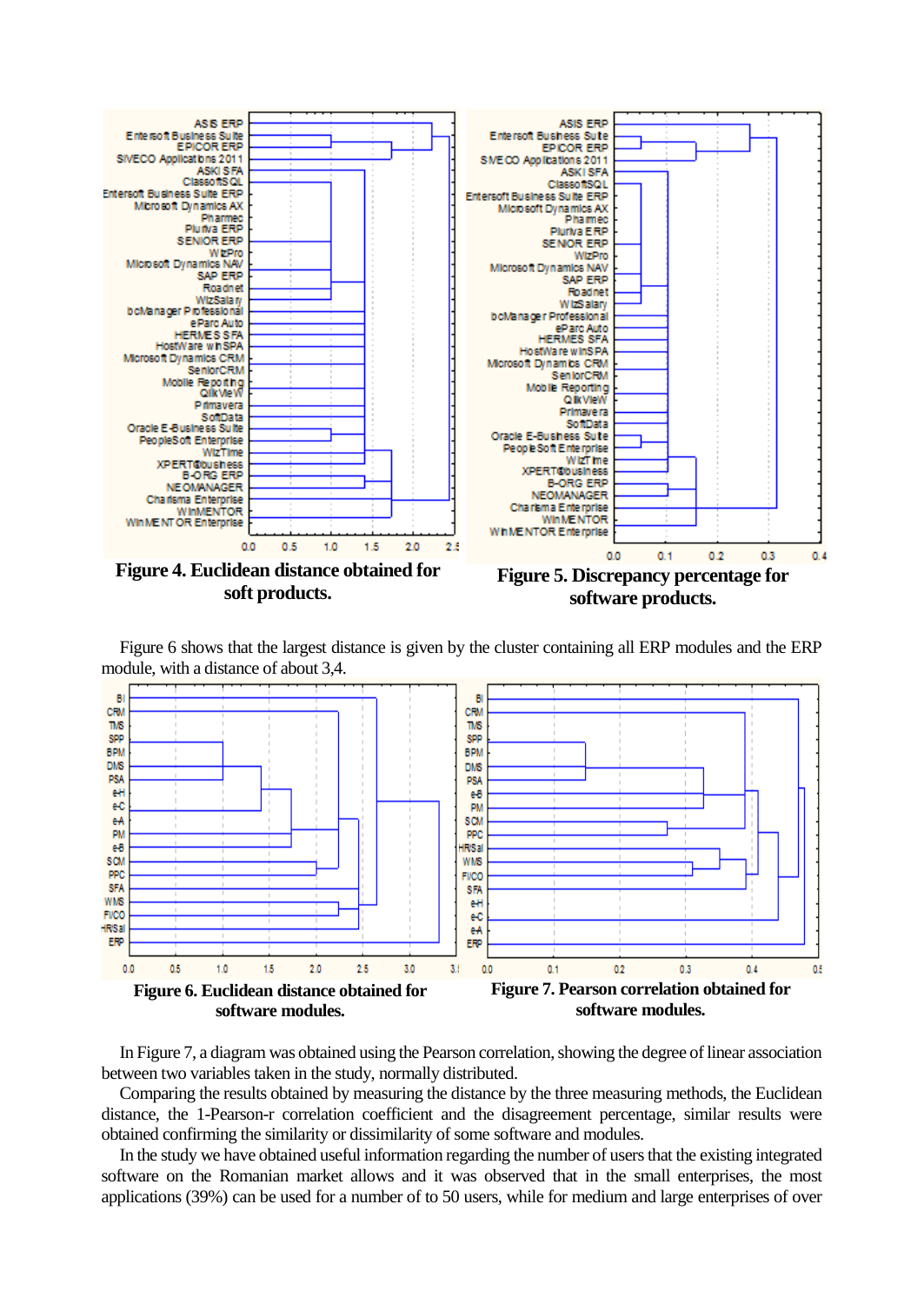500 users(33% and 38% respectively).It has been noticed that on the Romanian market there are 35 software applications that have several integrated modules, sometimes different, which are characterized by different content, targeted market segment and duration of implementation. Out of the 19 modules of the software's analysed in the study, the AD software includes everything, followed by J and H. For medium and large enterprises, there are: AD,J, H, D forsmall businesses: the software A. The average implementation time for software is from 1 month to 12 months, the average duration of training from 1 day to 30 days, and the average life span from 1 year to over 10 years. Because the first two implementation and training times are variable depending on several features that are not accessible (to the vendor: number of specialists involved, size of the company, need for personalization, etc.) to the buyer: the data sources, the possibility of preparation for the transfer data, equipment, etc.), the study did not allow the analysis of all these variables. We consider the last variable: lifetime was more affordable to analyse, as it depends exclusively on the manufacturer. The longest average life span is provided by AD and D software over 10 years and J and A for up to 10 years, so customers can reimburse acquisition, training and implementation costs, and the provider provides improvements, service assistance and maintenance etc.

## **CONCLUSION**

By statistical analysis it was possible to observe the similarity that exists between both software and integrated modules, namely the degree of attraction that makes the distance as small as possible. The use of integrated software to allow the correlation of accounting information with its operational needs is desirable for any firm but the implementation is hampered by the economic factor (price) and the technical factor (level of education).

Although software has appeared on the market with the possibility of using it without cost (for educational purposes), these software taken over in the study do not currently have this component. I think this would be important for both producers and users because it would allow a new vision and a practical attitude to what exists in businesses in the economic environment by helping to understand the role of technology in the progress of a society.

#### **REFERENCES**

Allen, T., M.S. Morton, eds. 1994. *Information Technology and the Corporation of the 1990s*. New York: Oxford University Press.

Anghel, C.V., Drobot, L., Constantin A., Cziple F. (2009) *Aspects about Information Technology Education in University Environment*, BRCEBE Conference vol.1, 186-189.

APICS (2011). *Operations Management Body of Knowledge Framework*, stock no. 01107-2011 Copyright 2011 by APICS. The Association for Operations Management International Standard Book Number: 1- 55822-200-6, APICS OMBOK Framework, Third Edition, 48, http://www.apics.org/docs/ defaultsource/industry-content/apics-ombok-framework.pdf

Basoglu, N., Daim, T. & Kerimoglu, O. (2007). Organizational adoption of enterprise resource planning systems: A conceptual framework, *J.of High Tech. Management Research, 18*, 73-97.

Chang, I-C., Hwang, H-G., Liaw, H-C., Hung, M-C., Chen, S-L. & Yen, D-C. (2008). A neural network evaluation model for ERP performance from SCM perspective to enhance enterprise competitive advantage, *Expert Systems with Applications 35*, 2008, 1809–1816.

Davenport, TH. (1998). Putting the enterprise into the enterprise system. *Harv Bus J, 76,* 121–31.

Deshmukh, P.D., Thampi, G.T. & Kalamkar, V.R. (2015). Investigation of Quality Benefits of ERP Implementation in Indian SMEs. *Procedia Computer Science, 49,* 220 – 228.

Gattiker, T.F. & Goodhue, D.L. (2005). What happens after ERP implementation: Understanding the impact of inter-dependence and differentiation on plant outcomes? *MIS Quarterly 29(3),* 559–585.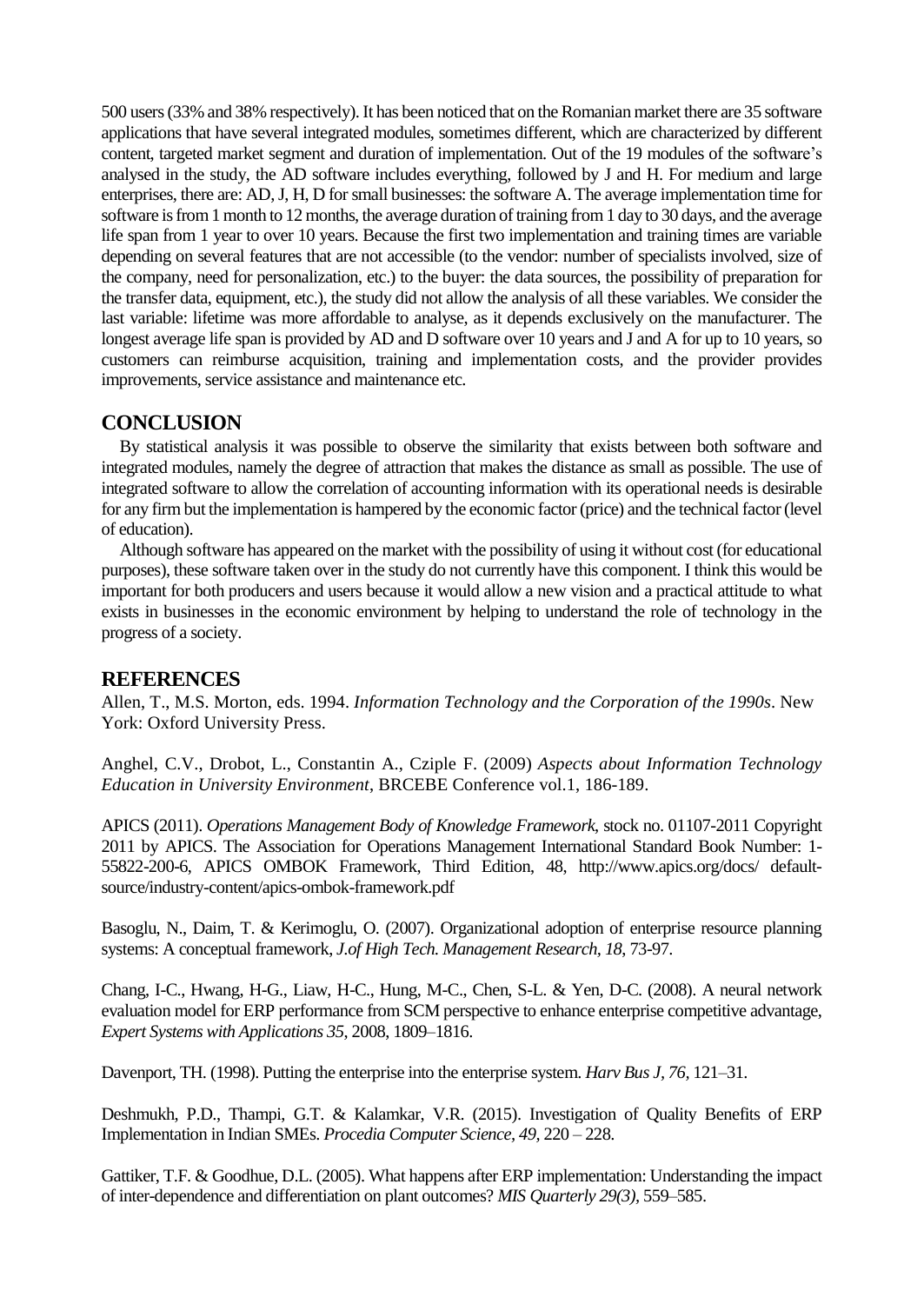Gosain, S., Malhotra, A., & El Sawy, O.A. (2004). Coordinating for flexibility in e-business, supply chains. *Journal of Management Information Systems, 21(3),* 7–45.

Häkkinen, L. & Hilmola O-P. (2008). Life after ERP implementation: long-term development of user perceptions of system successin an after-sales environment, *J. Enterp Inf Manag, 21,* 285–310.

Hendricks, K.B., Singhal, V.R. & Stratman, J.K. (2007). The impact of enterprise systems on corporate performance: A study ofERP, SCM, andCRM systemimplementations. *Journal ofOperations Management 25*, 65–82.

http://ec.europa.eu/eurostat/statistics-explained/index.php/E-business\_integration#Enterprises\_making\_slow \_progress\_in\_adopting\_ICT\_for\_e-business\_integration

http://www.comunitateaerp.ro/produse/compara/11/12

Hwang, Y. (2005). Investigating enterprise systems adoption: uncertainty avoidance, intrinsic motivation, and the technology acceptance model. *Eur.J.Inf.Syst.14 (2),* 150–161.

Lee, D., Lee, S.M., Olson, D. L. & Chung, S. H. (2010). The effect of organizational support on ERP implementation. *Industrial Management and Data Systems, 110(2*), 269-283.

Leem, C. S., & Kim, I., (2004). *An integrated evaluation system based on the continuousimprovement model of IS performance*. Industrial Management & Data Systems, 104(2), 115–128.

Mabert, V.A., Soni, A., & Venkataramanan, M.A. (2001). Enterprise resource planning: Measuring value. *Production and Inventory Management Journal, 42(3/4),* 46–51.

Madapusi, A., D'Souza D. (2012). The influence of ERP system implementation on the operational performance of an organization. *Int. Journal of Information Management. 32,* 24–34.

Malhotra, R., Temponi, C. (2010). Critical decisions for ERP integration: Small business issues, *International Journal of Information Management, 30*, 28 -37.

McAfee, A. (2002). The impact of enterprise information technology adoption on operational performance: An empirical investigation. *Production & Operations Management, 11(1),* 33–53.

[Montgomery,](http://www.gartner.com/analyst/36637) N., [Anderson,](http://www.gartner.com/analyst/10445) R.P., [Kostoulas,](http://www.gartner.com/analyst/58856) J. & [Woodyer,](http://www.gartner.com/analyst/52167) A. (2017) *High-Tech Tuesday Webinar: Best Opportunities and Bets for Growth in Enterprise Resource Planning*, Published: 16 March 2017 ID: G00325066. https://www.gartner.com/doc/3640429?ref=SiteSearch&sthkw=what%20erp&fnl=search& srcId=1-3478922254

Ngai, E.W.T., Law, C.C.H. & Wat, F.K.T. (2008). Examining the critical success factors in the adoption of enterprise resource planning, *Computersin Industry*, 548-564.

Ngai, E.W.T., Poon, J.K.L., & Chan, Y.H.C. (2007). Empirical examination of the adoption of Web CT using TAM. *Computers and Education, 48(2)*, 250-267.

Nicolaou, A.I. & Bhattacharya, S. (2006). Organizational performance effects of ERP systems usage: the impact of post-implementation changes. *Int. J. Account. Inf. Syst., 7,* 18–35.

Nwankpa,J.K. (2015). ERP system usage and benefit: A model of antecedents and outcomes. *Computers in Human Behaviour 45*, 335–344.